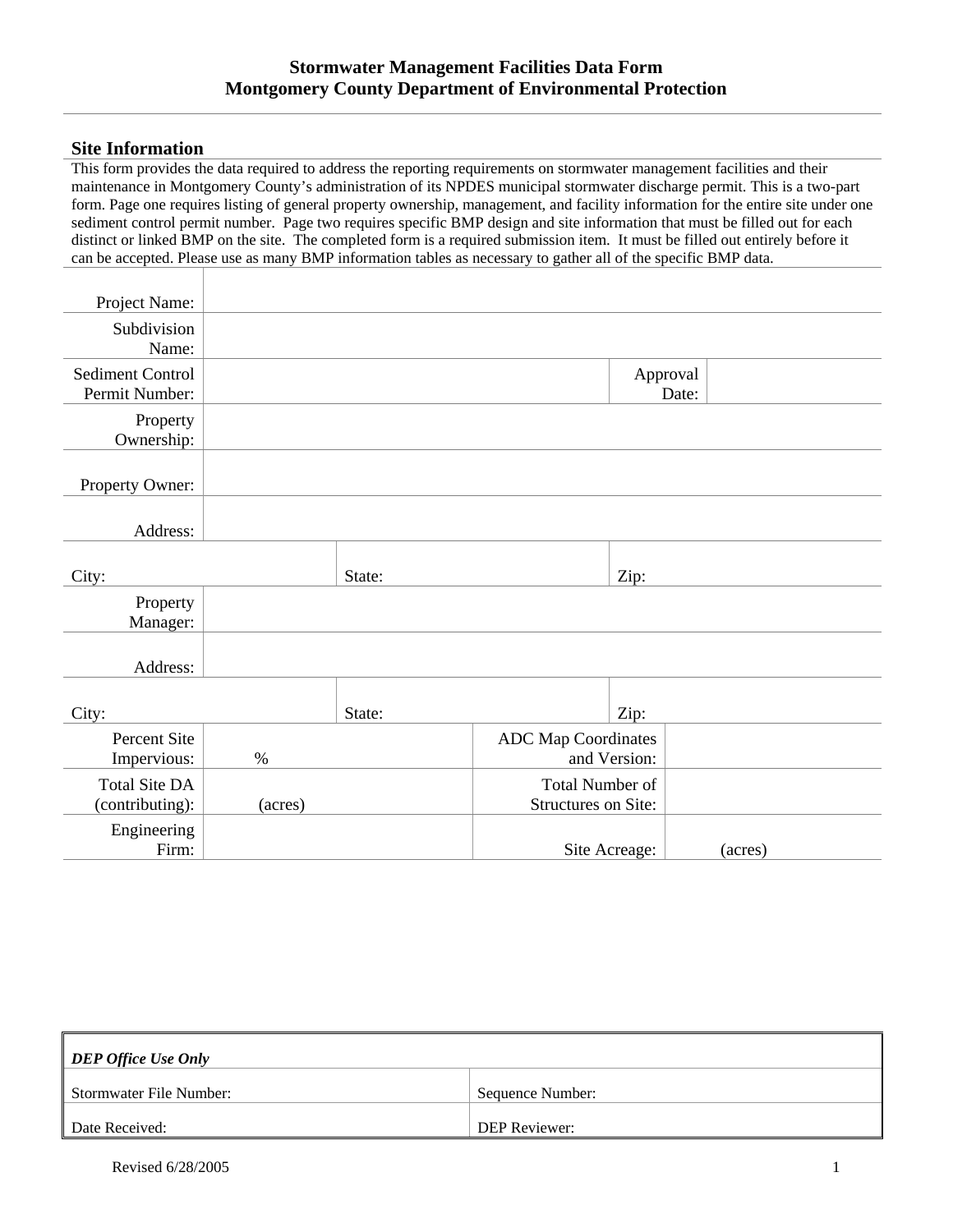## **Stormwater Management Facilities Data Form Montgomery County Department of Environmental Protection**

| <b>Structure Type Table</b> |                                                                          |  |  |  |  |  |
|-----------------------------|--------------------------------------------------------------------------|--|--|--|--|--|
| <b>Structure Type</b>       | Description                                                              |  |  |  |  |  |
| <b>AQSW</b>                 | Aquaswirl                                                                |  |  |  |  |  |
| <b>BAYSAV</b>               | <b>Baysaver</b>                                                          |  |  |  |  |  |
| <b>BR</b>                   | Bioretention, quality control                                            |  |  |  |  |  |
| <b>BRQN</b>                 | Bioretention, quantity control                                           |  |  |  |  |  |
| $\mathsf C$                 | Chamber system                                                           |  |  |  |  |  |
| CS                          | Control structure, underground only                                      |  |  |  |  |  |
| <b>FS</b>                   | Flow splitter                                                            |  |  |  |  |  |
| <b>INF</b>                  | Infiltration trench, quality control only                                |  |  |  |  |  |
| <b>INFC</b>                 | Infiltration trench and structural chamber system, quality control only  |  |  |  |  |  |
| <b>INFCQN</b>               | Infiltration trench and structural chamber, quantity and quality control |  |  |  |  |  |
| <b>INFIL</b>                | Infiltrator                                                              |  |  |  |  |  |
| <b>INFQN</b>                | Infiltration trench, quality and quantity control                        |  |  |  |  |  |
| <b>INFU</b>                 | Infiltration trench, quality control underground                         |  |  |  |  |  |
| <b>INFUQN</b>               | Infiltration trench, quality and quantity buried, non-surface fed        |  |  |  |  |  |
| <b>INT</b>                  | Interceptor                                                              |  |  |  |  |  |
| <b>LS</b>                   | Level spreader                                                           |  |  |  |  |  |
| <b>OBMP</b>                 | Other best management practice                                           |  |  |  |  |  |
| PDIB                        | Pond-infiltration basin, quality control only                            |  |  |  |  |  |
| <b>PDIBED</b>               | Pond-infiltration basin, extended detention                              |  |  |  |  |  |
| <b>PDIBQN</b>               | Pond-infiltration basin, quantity control only                           |  |  |  |  |  |
| <b>PDIBQNED</b>             | Pond-infiltration basin, quantity control and extended detention         |  |  |  |  |  |
| <b>PDQN</b>                 | Pond-dry, quantity control only                                          |  |  |  |  |  |
| <b>PDQNED</b>               | Pond-dry, quantity control and extended detention                        |  |  |  |  |  |
| <b>PDQNSF</b>               | Pond-dry, quantity control and sand filter base                          |  |  |  |  |  |
| <b>PDWD</b>                 | Pond-wetland only                                                        |  |  |  |  |  |
| <b>PDWDED</b>               | Pond-wetland, extended detention                                         |  |  |  |  |  |
| PDWDQN                      | Pond-wetland, quantity control only                                      |  |  |  |  |  |
| PDWDQNED                    | Pond-wetland, quantity control and extended detention                    |  |  |  |  |  |
| <b>PDWT</b>                 | Pond-wet, quality control only                                           |  |  |  |  |  |
| <b>PDWTED</b>               | Pond-wet, extended detention                                             |  |  |  |  |  |
| <b>PDWTQN</b>               | Pond-wet, quantity control only                                          |  |  |  |  |  |
| PDWTQNED                    | Pond-wet, quantity control and extended detention                        |  |  |  |  |  |
| PP.                         | Plunge pool                                                              |  |  |  |  |  |
| <b>PSF</b>                  | Peat sand filter                                                         |  |  |  |  |  |
| <b>SEP</b>                  | Oil/grit separator                                                       |  |  |  |  |  |
| <b>SEPSF</b>                | Oil/grit separator and sand filter                                       |  |  |  |  |  |
| <b>SF</b>                   | Sand filter                                                              |  |  |  |  |  |
| <b>SFQN</b>                 | Sand filter, quantity control only                                       |  |  |  |  |  |
| <b>SFU</b>                  | Sand filter, underground                                                 |  |  |  |  |  |
| SP                          | Stone Pit                                                                |  |  |  |  |  |
| <b>STC</b>                  | Stormceptor                                                              |  |  |  |  |  |
| <b>STFIL</b>                | Stormfilter                                                              |  |  |  |  |  |
| UG                          | Underground detention                                                    |  |  |  |  |  |
| <b>UGC</b>                  | Underground chamber system, quantity control only                        |  |  |  |  |  |
| <b>UGINF</b>                | Underground with a stone bottom                                          |  |  |  |  |  |
| <b>VP</b>                   | Vegetated pool                                                           |  |  |  |  |  |
| <b>VS</b>                   | Vegetated swale                                                          |  |  |  |  |  |